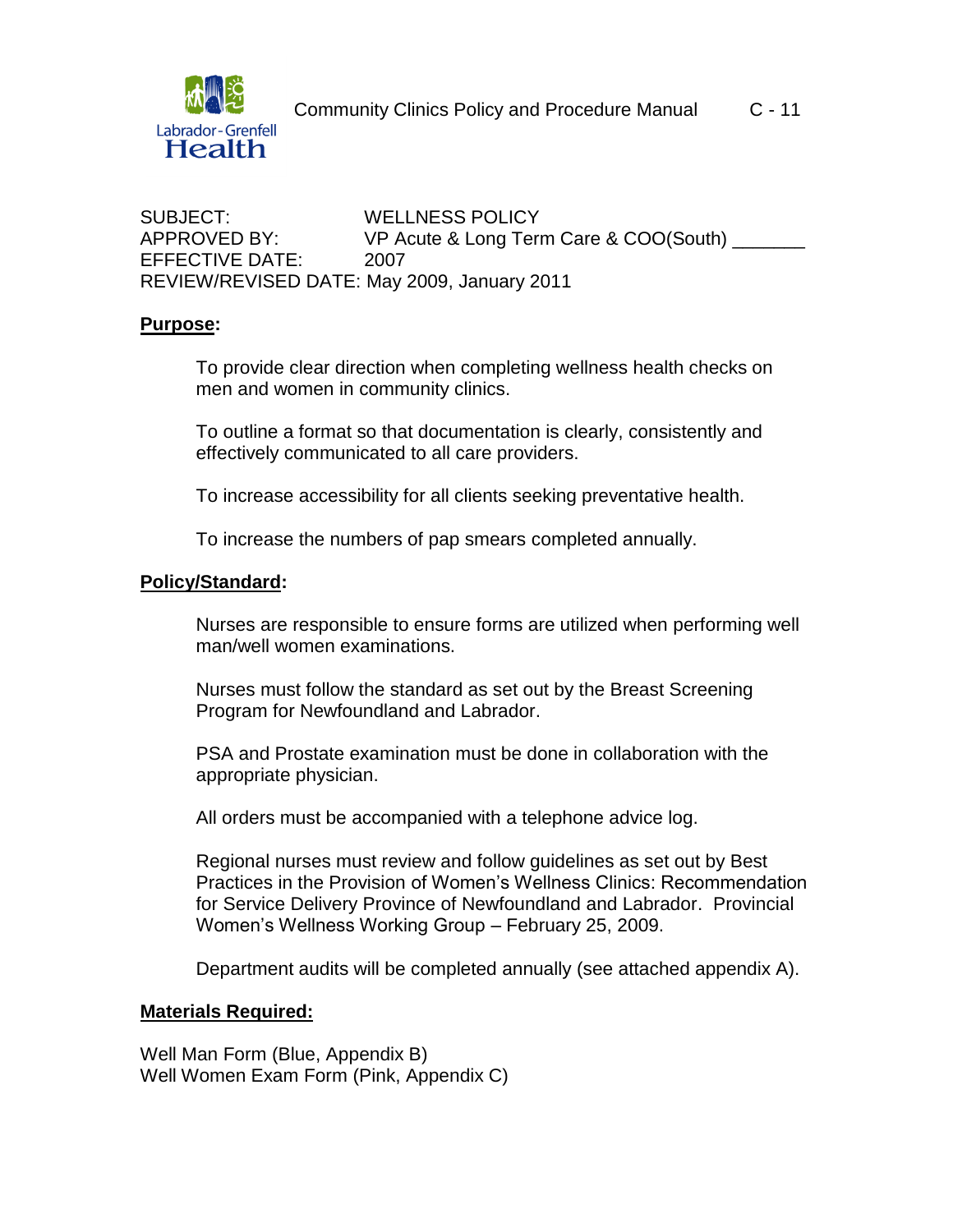

## **Related Policies:**

Nil

### **Procedure:**

- 1. Provide a thirty (30) minute appointment for clients seeking appointments for wellness check.
- 2. Complete demographics section for each form, ensure its completed in blue/black pen and secured in chronological order.
- 3. Ask the client to complete the health questionnaire prior to the exam.
- 4. Review the completed health questionnaire and complete the physical exam.
- 5. Document finding and nurse's signature.
- 6. Document in the OPD Nursing notes in SOAP format.

### **References:**

Best Practices in the Provision of Women's Wellness Clinics: Recommendation for Service Delivery Province of Newfoundland & Labrador. Provincial Women's Wellness Working Group – February 25, 2009.

Breast Screening Program for Newfoundland and Labrador.

[http://www.sogc.org/guidelines/public/125e%2Dps%2Dmarch2003.pdf](http://www.sogc.org/guidelines/public/125e-ps-march2003.pdf)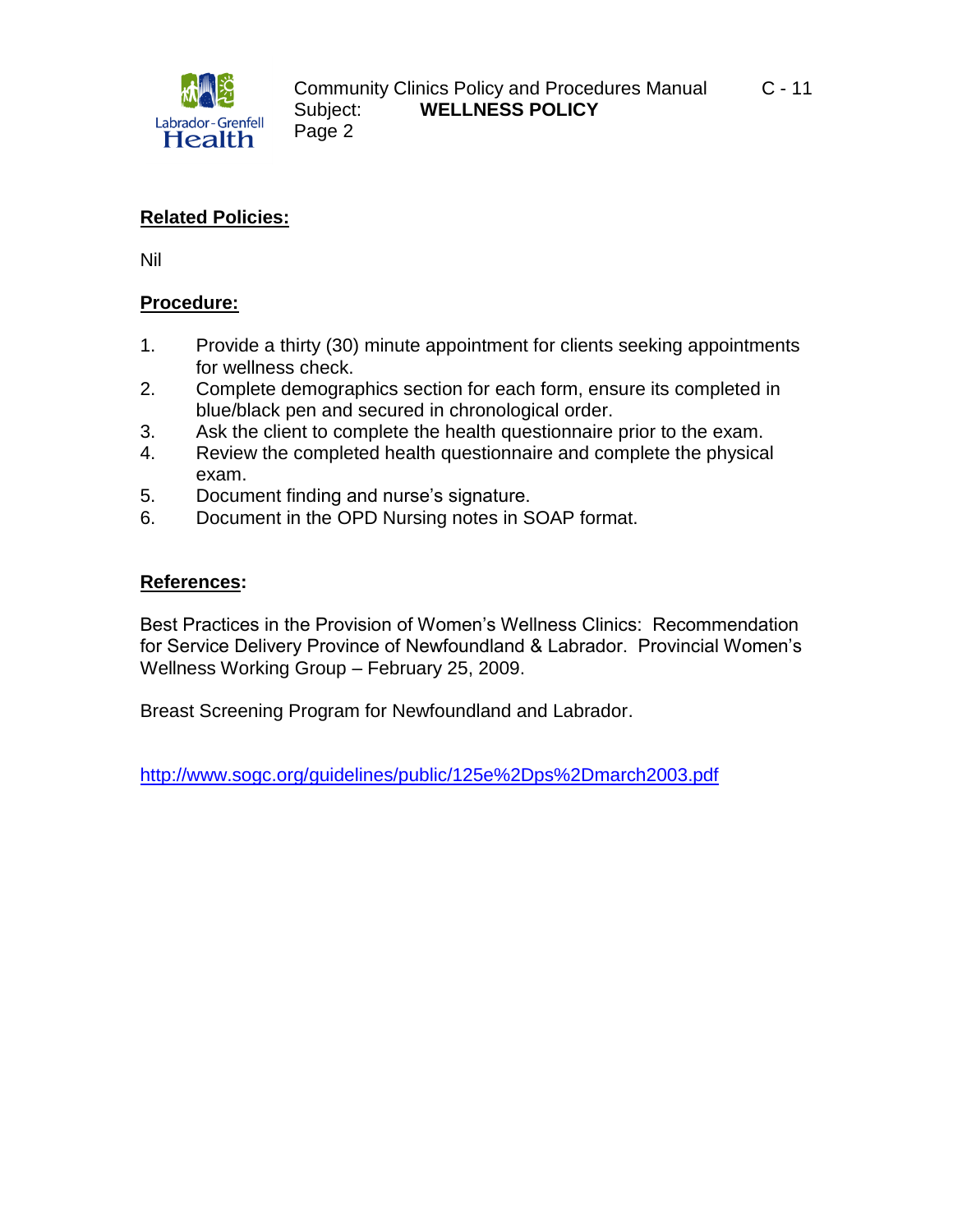

## **Appendix A**

## **COMMUNITY CLINICS Quality Assurance Audit WELLNESS**

| Date:    |  |  |  |
|----------|--|--|--|
| Clinic:  |  |  |  |
| Auditor: |  |  |  |

Select 3 Charts

| <b>Chart Numbers</b>                            |            |           |            |           |            |           |                 |
|-------------------------------------------------|------------|-----------|------------|-----------|------------|-----------|-----------------|
|                                                 | <b>Yes</b> | <b>No</b> | <b>Yes</b> | <b>No</b> | <b>Yes</b> | <b>No</b> | <b>COMMENTS</b> |
| Was an entry made in SOAP format?               |            |           |            |           |            |           |                 |
| Was the appropriate wellness form<br>completed? |            |           |            |           |            |           |                 |
| Was the appropriate follow up action<br>taken?  |            |           |            |           |            |           |                 |
| <b>COMMENTS:</b>                                |            |           |            |           |            |           |                 |

Review Date: 1998 09 (O), 2001 03 01 (r), 2007 03 29 (R)  $20110303(R)$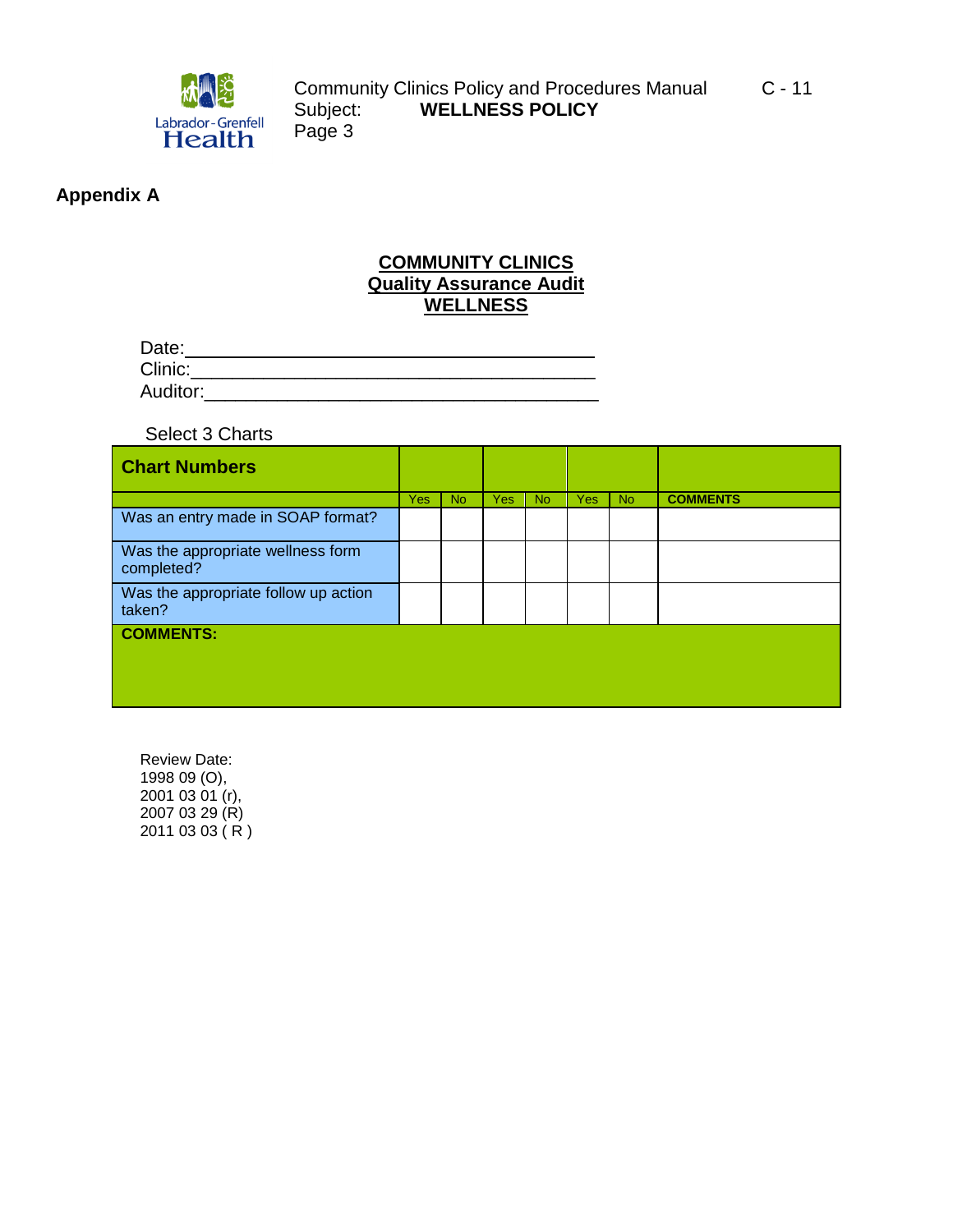

| <b>Appendix B</b> |  |
|-------------------|--|
|-------------------|--|

Well Man Exam

Clinic \_\_\_\_\_\_\_\_\_\_\_\_\_\_\_\_\_\_\_\_\_\_\_

| Name                                 |                          |                | <b>MCP</b>                 |                                        |                |       |  |
|--------------------------------------|--------------------------|----------------|----------------------------|----------------------------------------|----------------|-------|--|
|                                      |                          |                | <b>DOB</b>                 |                                        |                |       |  |
| Last Eye exam                        |                          |                |                            | Penile Discharge / Urinary Symptoms    |                |       |  |
| Hearing Aid                          |                          |                |                            |                                        |                |       |  |
| Dentures                             |                          |                |                            |                                        |                |       |  |
| PMH:                                 |                          |                | Medication-                |                                        |                |       |  |
|                                      |                          |                |                            |                                        |                |       |  |
|                                      |                          |                |                            |                                        |                |       |  |
| Surgeries--- Vasectomy, Orchiectomy, |                          |                |                            | Immunization: Td, influenza, pneumonia |                |       |  |
| <b>TURP</b>                          |                          |                | Allergies:                 |                                        |                |       |  |
|                                      |                          |                | Type of reaction?          |                                        |                |       |  |
| Erectile Dysfunction-                |                          |                |                            |                                        |                |       |  |
| <b>Last Prostate Exam-</b>           |                          |                |                            |                                        |                |       |  |
| <b>Personal Health</b>               |                          |                | <b>Past Family History</b> |                                        |                |       |  |
|                                      | Yes                      | N <sub>o</sub> |                            | Yes                                    | N <sub>o</sub> | Other |  |
| Smoker (PPD)                         |                          |                | Thyroid                    |                                        |                |       |  |
| Etoh use                             |                          |                | Hypertension               |                                        |                |       |  |
| Drug Use                             |                          |                | <b>Diabetes</b>            |                                        |                |       |  |
| Diet                                 |                          |                | Testicular                 |                                        |                |       |  |
| Exercise                             |                          |                | cancer                     |                                        |                |       |  |
| <b>STI</b>                           |                          |                | <b>Colon Cancer</b>        |                                        |                |       |  |
| <b>TSE</b>                           |                          |                | Cardiac history            |                                        |                |       |  |
| Previous urine                       |                          |                | Other:                     |                                        |                |       |  |
| infections                           |                          |                |                            |                                        |                |       |  |
|                                      | <b>Review of Systems</b> |                | Continue                   |                                        |                |       |  |
|                                      |                          |                |                            |                                        |                |       |  |
|                                      |                          |                |                            |                                        |                |       |  |
|                                      |                          |                |                            |                                        |                |       |  |
|                                      |                          |                |                            |                                        |                |       |  |
|                                      |                          |                |                            |                                        |                |       |  |

**Comments**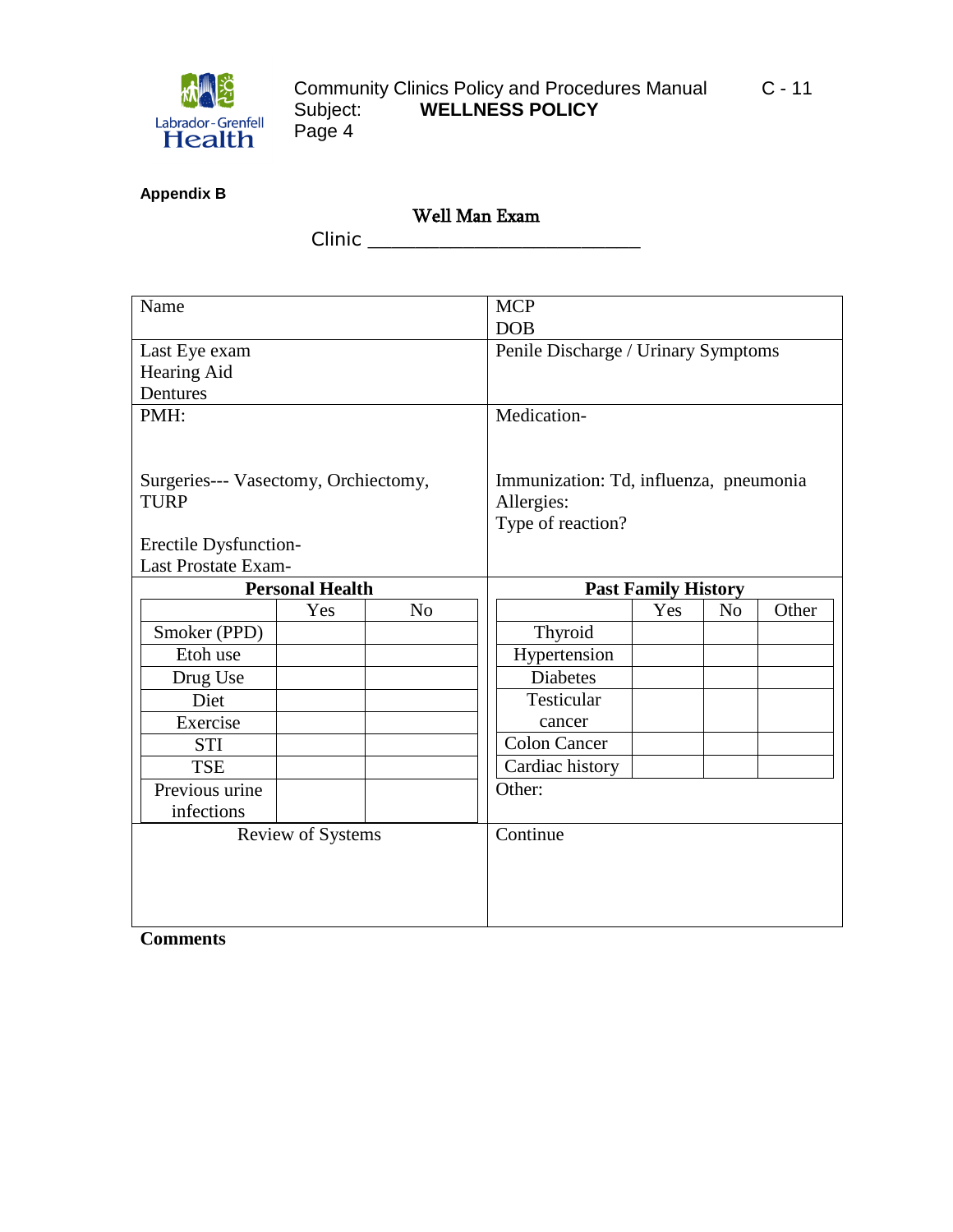

# **Appendix B**

# **PHYSICAL EXAM**

| $B/P$ HR $T$ RR<br>$Hgt$ ________ Wgt _________ BMI ________<br>Waist ________ Hip ________ W/H ratio _____<br>Respiratory:<br>Cardiac: | HEENT:<br>Thyroid:<br>Abdomen:<br>Urine dipstick:                                                                                                                        |
|-----------------------------------------------------------------------------------------------------------------------------------------|--------------------------------------------------------------------------------------------------------------------------------------------------------------------------|
| Musculoskeletal                                                                                                                         | Integument                                                                                                                                                               |
| <b>Reproductive Exam</b><br><b>Breasts</b><br>**Prostate                                                                                | <b>Reproductive Exam</b><br>Testicular:<br>Penis:                                                                                                                        |
| <b>Blood Work</b><br>$CBC$ $TSH$ $\_\_\_\_\_\_\_\_\_\_\_$<br>$*PSA$<br><b>Swabs</b><br>C & S<br>Chlamydia ______<br>Comments:           | <b>Teaching</b><br><b>Active Living</b><br>Diet/Healthy Weight<br><b>Mental Health/Stress</b><br><b>Smoking Cessation</b><br>Alcohol/Drugs<br><b>STIs</b><br>Date: Time: |

Refer to community clinic services policy and procedure manual policy # C-11

Form # \_\_\_\_\_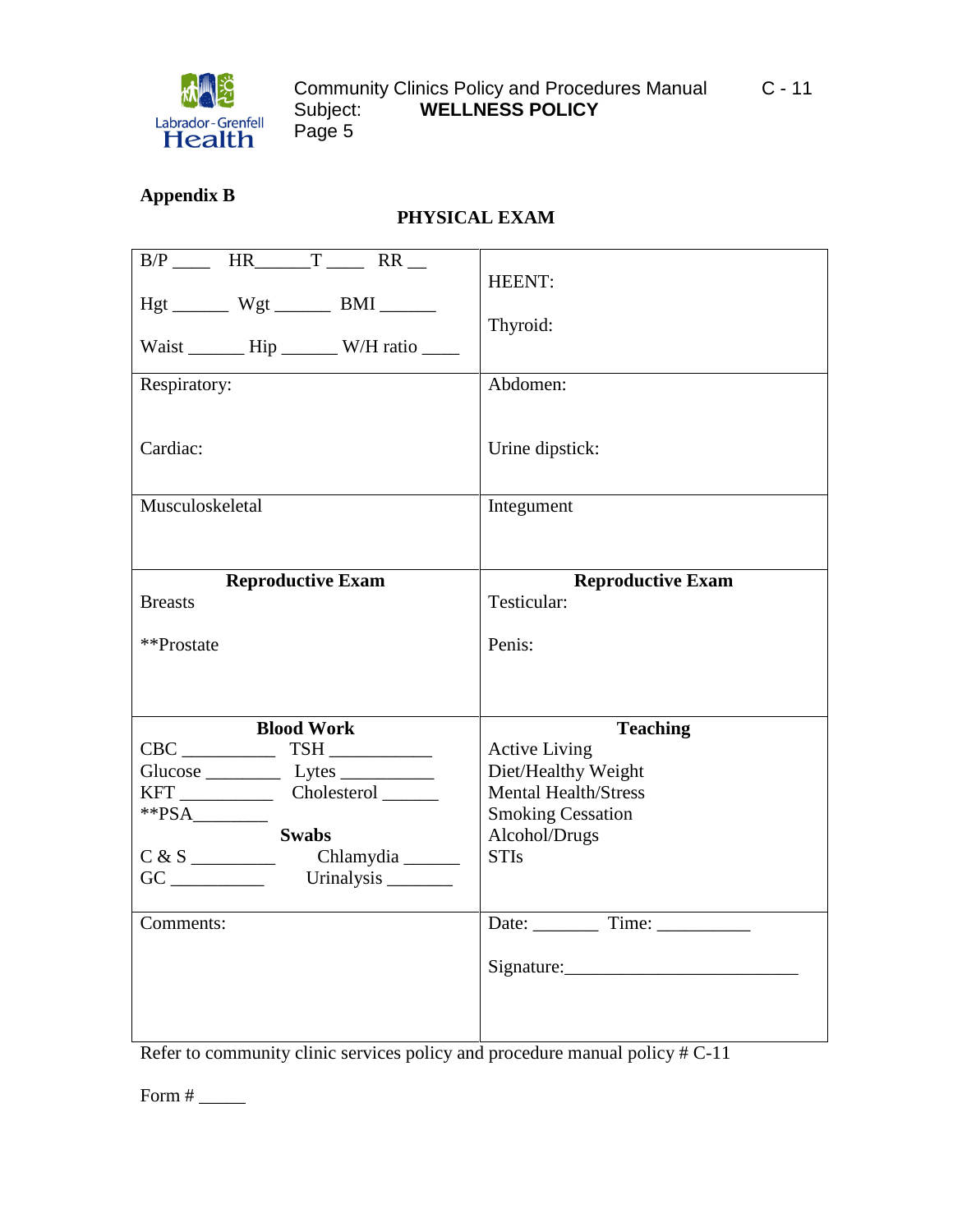